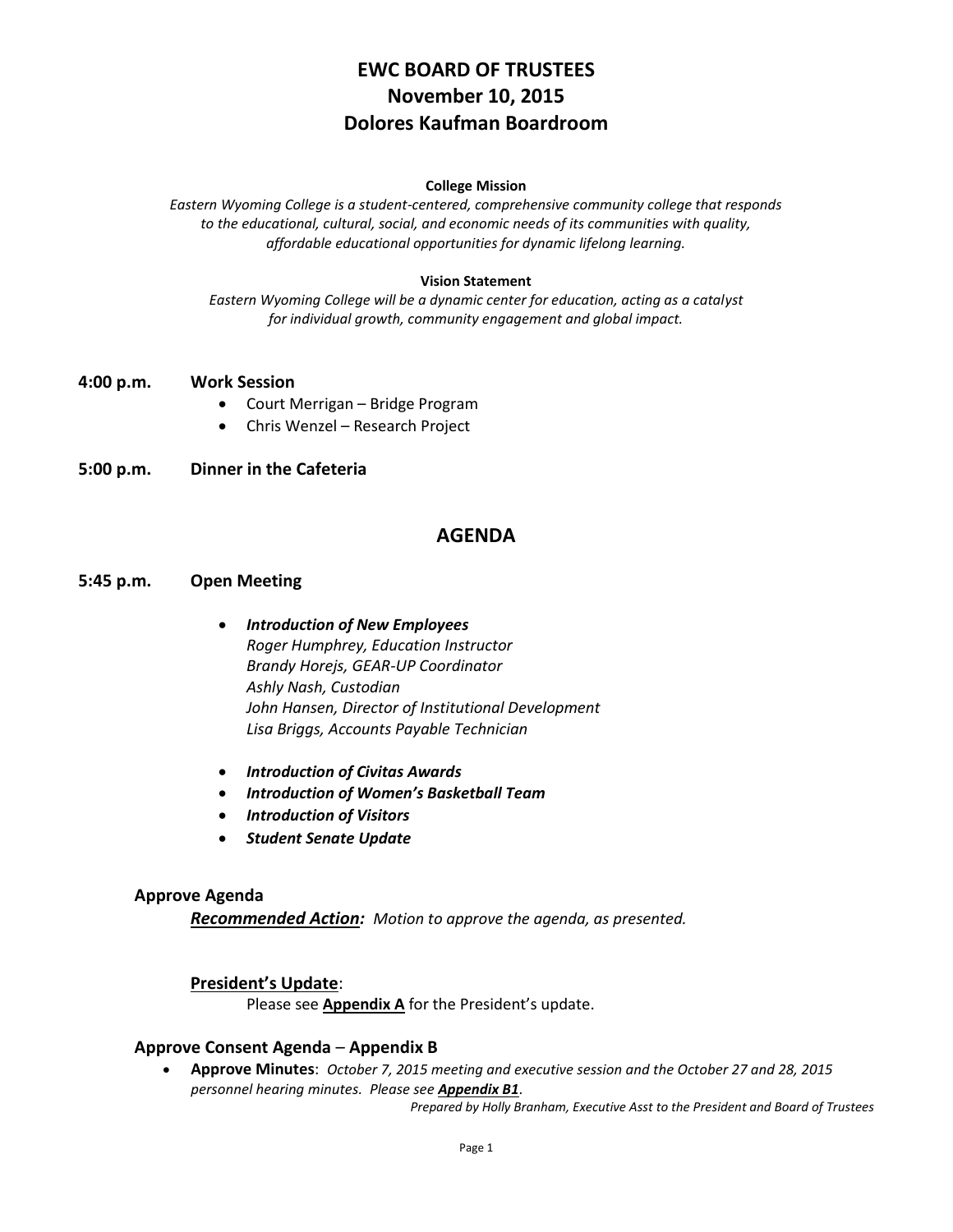**Ratify Purchase of New Boiler for Activities Center:** *On October 13, 2015, the Board was polled regarding the purchase of a new boiler for the Activities Center. Six Trustees were reached during the poll and unanimously approved moving forward with the purchase. \$55,000 was allocated from the 2015-2016 major maintenance funds to cover the expenditure. The boiler has since been installed and is operational. Prepared by Holly Branham, Executive Asst to the President and Board of Trustees*

> *Trustees, please feel free to contact Dr. Patterson prior to the board meeting regarding any questions you may have concerning the consent agenda.*

*Recommended Action: Motion to approve the consent agenda, as presented*

### **Action Items**

### **Approve Financial Report**

Please see **Appendix C** for the written financial report and the construction projects update.

*Prepared by Mr. Ron Laher, Vice President for Administrative Services*

### *Recommended Action: Motion to approve the financial report, as presented.*

# **INFORMATION ITEMS**

### **Student Services Update**:

Please see **Appendix D** for the Student Services update.

*Prepared by Dr. Rex Cogdill, Vice President for Student Services*

### **Academic Services Update**:

Please see **Appendix E** for the Academic Services update. *Prepared by Dr. Michelle Landa, Vice President for Academic Services*

### **Institutional Research Reports**:

- o **October 15th Enrollment Report**: The October 15, 2015 headcount decreased 2% and the Full Time Equivalency (FTE) decreased 7%. Full-time headcount was down 26 students and part-time headcount was down 9 students resulting in a total decrease of 35 students. The number of students who attended EWC for the first time in Fall 2015 was up 8 full-time students and up 38 part-time students. The number of students who had attended EWC any time prior to Fall 2015 was down 34 full-time students and down 47 part-time students. Goshen County was down 27 full-time students and down 9 part-time students and Outreach increased by 1 full-time student and had no change in part-time students. Goshen County FTE decreased by 60.50 FTE, and Outreach decreased by 36.42 FTE. Outreach accounted for 45% of the FTE. Please see **Appendix F** for complete details. *Prepared by Ms. Kimberly Russell, Director of Institutional Research*
- o **Summer 2015 Enrollment Final Report:** EWC experienced a 14.2% increase in total student headcount as compared to Summer 2014. The total student headcount of 458 students reflects an overall increase of 57 students. Full-time enrollment was down three students. Part-time enrollment was up 60 students (15.3%). Full Time Equivalency (FTE) increased by 5.17 (4.8%). The complete report can be found in **Appendix G**. *Prepared by Ms. Kimberly Russell, Director of Institutional Research*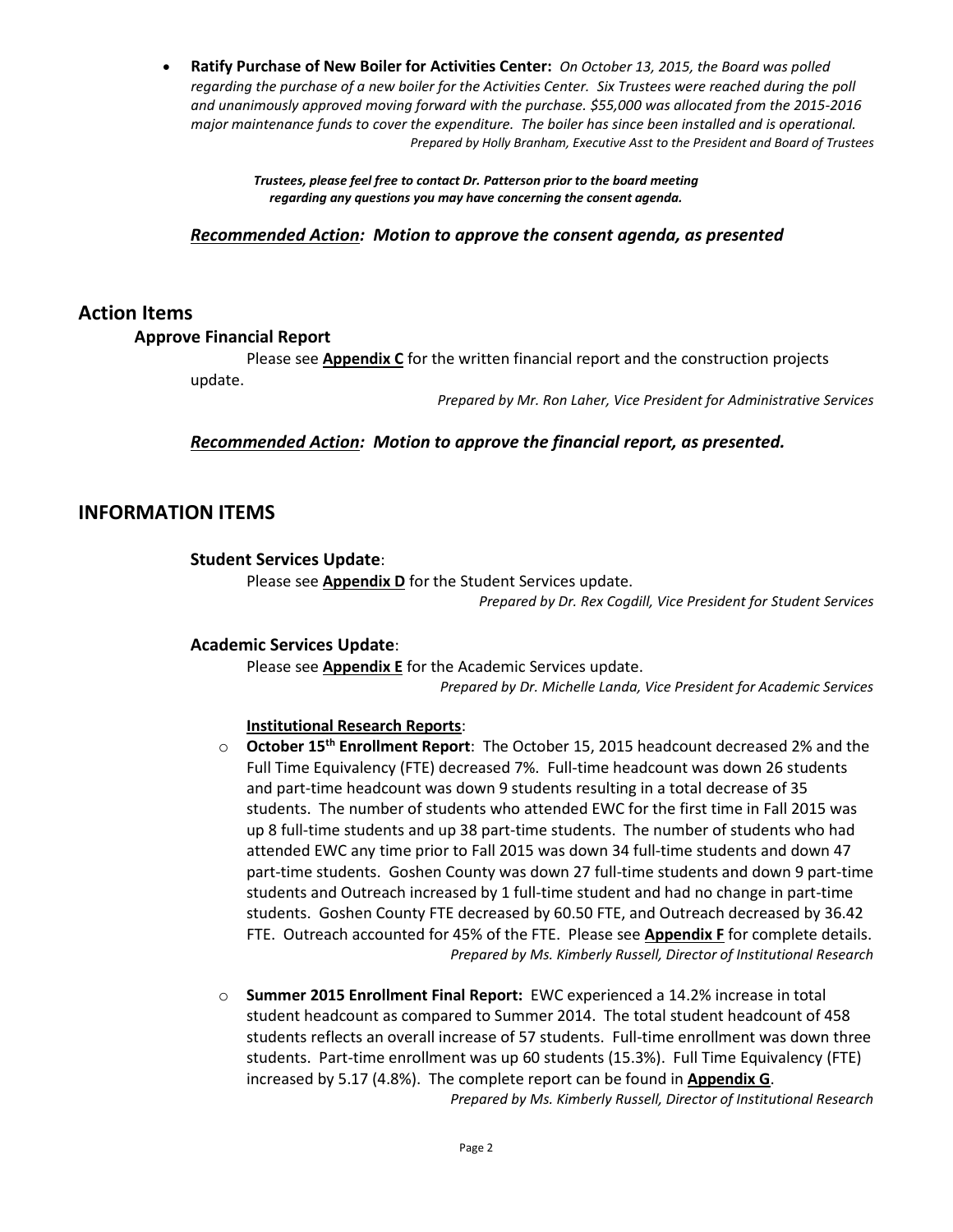o **Fall Integrated Postsecondary Education Data Systems (IPEDS) Survey Summaries:** Please see **Appendix H** for details of the IPEDS summaries.

*Prepared by Ms. Kimberly Russell, Director of Institutional Research*

o **Dual/Concurrent Summary SEA52 Report:** Please see **Appendix I** for details. *Prepared by Ms. Kimberly Russell, Director of Institutional Research*

### **Faculty Senate Update:**

The Faculty Senate held a town hall meeting on October  $21<sup>st</sup>$  to provide information and gather thoughts and concerns regarding the HLC policy change on faculty qualifications. The attendees voiced concern over early implementation of this policy and expressed a desire for the college to not adopt a policy that is any more binding than the federal guidelines outlined by HLC. The Faculty Senate is currently working on a position statement to reflect the collective concerns of the faculty on this subject.

The senate is also considering the many initiatives presented by Dr. Landa at our last meeting. We are in the process of identifying which of these proposed initiatives aligns with the senate's identified goals and mission, and how we may aptly present a unified faculty voice on the chosen initiative(s).

*Prepared by Mr. Michael T. DeMers, Faculty Senate Vice President*

### **Human Resources Update:**

- $\circ$  Impact of the Affordable Care Act on Employees Group Insurance Part-time Employees
- o Vacancies Status

*Prepared by Mr. Ed Meyer, Director of Human Resources*

### **Staff Alliance Update**:

The Staff Alliance met last month to discuss the possibility of hosting a Holiday Social opened to all EWC employees and immediate family members to wrap up the fall semester. We have started the nomination process for the WACCT Leadership awards for classified and professional staff members. At the next alliance meeting, we will hopefully have a nominee for each category and begin working with Holly Branham, Tami Afdahl, and Dr. Richard Patterson on completing the final nomination packet to submit.

*Prepared by Ms. Mai Lee Olsen, Staff Alliance President*

# **Trustee Topics**

- Update on ACCT Leadership Congress Trustee Kautz
- Christmas Party

# **Executive Session –** *Personnel – Evaluation of Dr. Patterson Recommended Action: Motion to adjourn to executive session to discuss personnel.*

# **Adjournment**